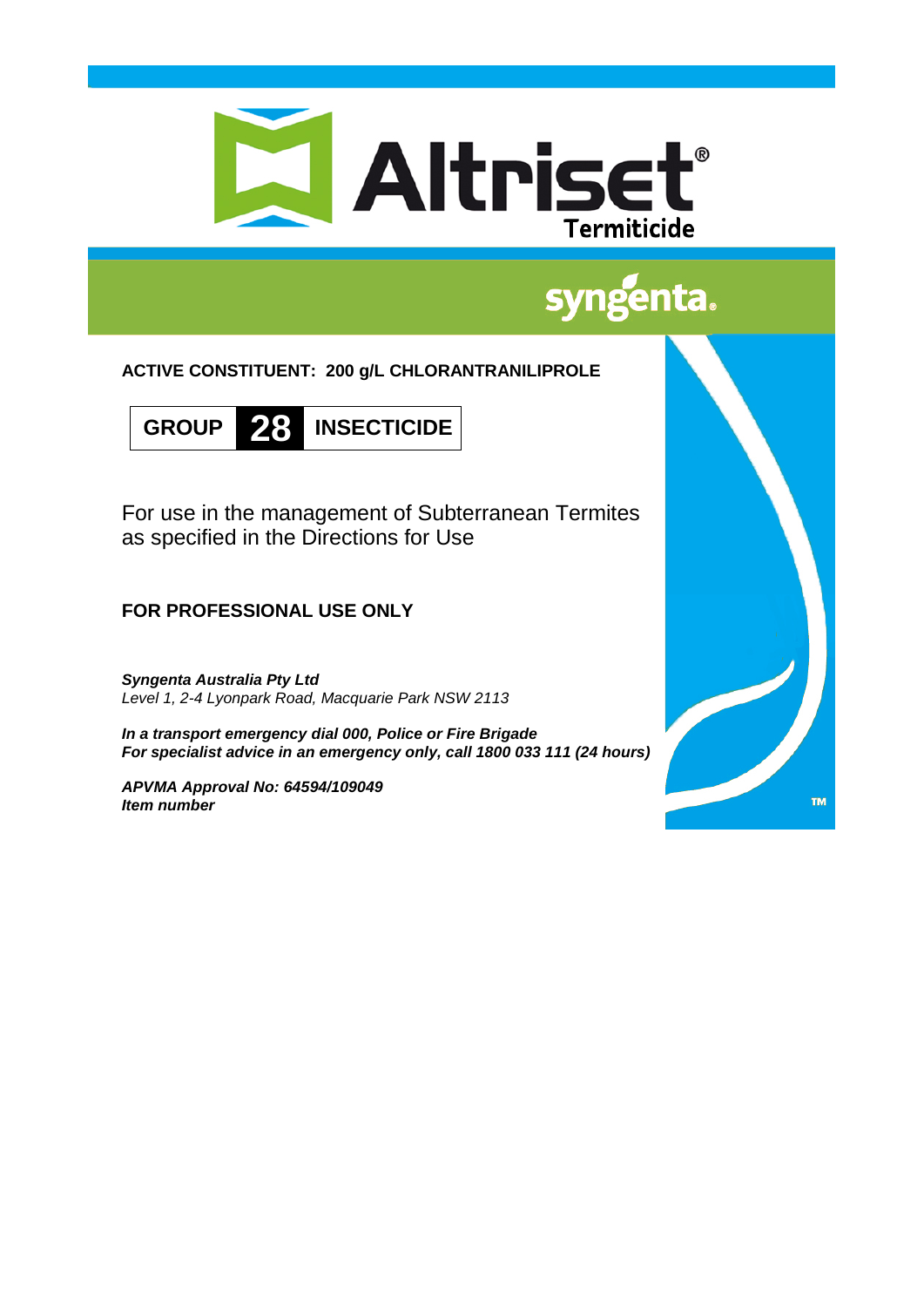# **DIRECTIONS FOR USE**

# **Restraints**

DO NOT apply to excessively wet soils, immediately after or during heavy rain, to avoid runoff of the chemical

DO NOT use in cavity walls, except for direct treatment of active termites

| <b>Situation</b>                                                                                                | <b>Pest</b>                                                                                                                                                                                    | Rate                                                                                                      | <b>Critical Comments</b>                                                                                                                                                                                                                                                                                                                                                                                                                                                                                                                                                                                                                                                                                                                                                                                                                                                                                                                                                                                                                                                                                                                                                                                                                                |
|-----------------------------------------------------------------------------------------------------------------|------------------------------------------------------------------------------------------------------------------------------------------------------------------------------------------------|-----------------------------------------------------------------------------------------------------------|---------------------------------------------------------------------------------------------------------------------------------------------------------------------------------------------------------------------------------------------------------------------------------------------------------------------------------------------------------------------------------------------------------------------------------------------------------------------------------------------------------------------------------------------------------------------------------------------------------------------------------------------------------------------------------------------------------------------------------------------------------------------------------------------------------------------------------------------------------------------------------------------------------------------------------------------------------------------------------------------------------------------------------------------------------------------------------------------------------------------------------------------------------------------------------------------------------------------------------------------------------|
| Pre-construction<br>Chemical treated<br>soil zones under<br>and around new<br>buildings and<br>structures       | Subterranean Termites<br>including (but not limited to)<br>Coptotermes acinaciformis,<br>Heterotermes ferox,<br>Mastotermes darwiniensis,<br>Nasutitermes exitiosus,<br>Schedorhinotermes spp. | Horizontal treatments<br>12.5 mL/m <sup>2</sup> soil<br>Vertical treatments<br>250 mL/m <sup>3</sup> soil | Application by LICENSED PEST CONTROL<br>OPERATORS.<br>Mix the required quantity of ALTRISET with the<br>specified volume of water. Apply to form a<br>continuous chemical treated zone (horizontal and<br>vertical or as an external perimeter) around and<br>under the structure to be protected as per<br>AS3660.1.<br>Create a treated zone by using a combination of<br>conventional spraying and trenching, or an<br>approved reticulation system as listed below. Soil<br>injection equipment (rodding) must only be used<br>where trenching and treating the backfill is not<br>possible or practical.<br>Immediately following treatment, the moisture<br>resistant membrane should be positioned over the<br>treated zone to prevent disturbance.<br>Chemical treated zones that have been disturbed<br>will need to be retreated to restore the complete<br>treatment.                                                                                                                                                                                                                                                                                                                                                                        |
| Post-construction<br>Chemical treated<br>soil zones under<br>and around existing<br>buildings and<br>structures |                                                                                                                                                                                                |                                                                                                           | Mix the required quantity of ALTRISET with the<br>specified volume of water and apply to form a<br>continuous chemical soil treated zone (horizontal<br>and vertical or as an external perimeter) around<br>and under the structure to be protected according<br>to AS3660.2.<br>The treated zone may be created using a<br>combination of conventional spraying and<br>trenching. Soil injection equipment (rodding) must<br>only be used where trenching and treating the<br>backfill is not possible or practical. Application of<br>chemical treated zones beneath concrete slabs<br>and paths will require drilling and injection of<br>termiticide using rodding equipment. Construction<br>practices, soil subsidence, difficult to wet soils and<br>other factors may create situations where the use<br>of non-ionic wetting agents or foam generating<br>equipment may be useful. Where the entry point(s)<br>can be located, efforts should be made to break<br>leads and apply ALTRISET to the soil at the entry<br>point.<br>Chemical treated zones that have been disturbed<br>will need to be reapplied to restore the complete<br>treated zone.<br>For more details, including required water volume,<br>refer to General Instructions. |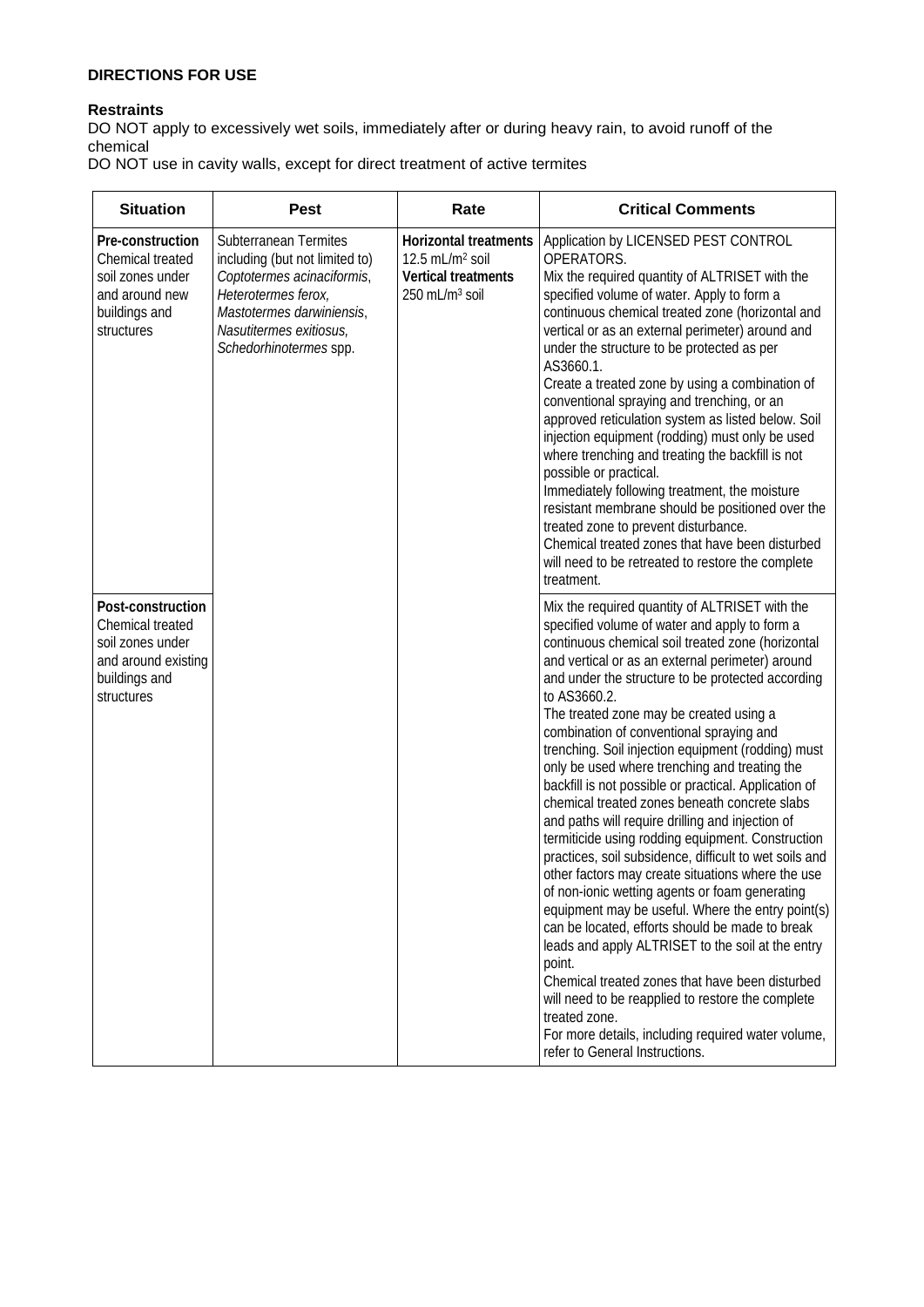| <b>Situation</b>                                                                                                                | <b>Pest</b>                                                                                                                                                                                    | Rate                                                                                                             | <b>Critical Comments</b>                                                                                                                                                                                                                                                                                                                                                                                                                                                                                                                                                                                                                                                                                                                                                                                                                                                                                                                                                                                                                                                                                                                                                                                                                                             |
|---------------------------------------------------------------------------------------------------------------------------------|------------------------------------------------------------------------------------------------------------------------------------------------------------------------------------------------|------------------------------------------------------------------------------------------------------------------|----------------------------------------------------------------------------------------------------------------------------------------------------------------------------------------------------------------------------------------------------------------------------------------------------------------------------------------------------------------------------------------------------------------------------------------------------------------------------------------------------------------------------------------------------------------------------------------------------------------------------------------------------------------------------------------------------------------------------------------------------------------------------------------------------------------------------------------------------------------------------------------------------------------------------------------------------------------------------------------------------------------------------------------------------------------------------------------------------------------------------------------------------------------------------------------------------------------------------------------------------------------------|
| Above ground<br>areas of termite<br>activity<br>Active workings in<br>timber and infested<br>wall cavities                      | Subterranean Termites<br>including (but not limited to)<br>Coptotermes acinaciformis,<br>Heterotermes ferox,<br>Mastotermes darwiniensis,<br>Nasutitermes exitiosus,<br>Schedorhinotermes spp. | 250 mL/100 L water                                                                                               | Mix the required amount of ALTRISET in water. It<br>is highly recommended to use in conjunction with a<br>suitable non-repellent foaming agent to aid in<br>distribution. For wall cavities behind plasterboards<br>use a dry foam (expansion ratio of 20:1 is<br>recommended) to reduce the risk of water/mud<br>staining the plasterboard. To attain an expansion<br>ratio of 20:1 use 15 mL foaming agent/L.<br>For treating infested wood, drill holes and inject<br>foam. Hole spacing/amount injected should be<br>adjusted to avoid foam emerging from adjacent<br>holes.<br>Ensure that any electrical wiring is located prior to<br>making any application in wall cavities. DO NOT<br>apply in the vicinity of live electrical wires. Inject<br>dilution directly into termite galleries or foam into<br>infested voids to ensure maximum coverage.<br>Applications to active workings should not be used<br>as a stand alone treatment. To gain complete<br>control from Subterranean Termites, ALTRISET<br>should be applied to form a continuous chemical<br>soil treated zone (horizontal and vertical or as an<br>external perimeter) around and under the structure<br>to be protected according to AS3660.2.                                        |
| Reticulation<br><b>Systems</b><br>Perimeter and/or<br>service penetration<br>treatment,<br>Complete under<br>slab installations |                                                                                                                                                                                                | <b>Horizontal treatments</b><br>12.5 mL/m <sup>2</sup> soil<br>Vertical treatments<br>250 mL/m <sup>3</sup> soil | The system must be installed according to the<br>manufacturer's specifications. The system must be<br>capable of delivering and distributing the required<br>amount of ALTRISET in accordance with the<br>General Instructions in this label and the Australian<br>Standard AS3660 series. ALTRISET must only be<br>applied via a reticulation system that has been<br>installed with a prepared sand/soil bed of a<br>minimum depth of 100 mm and even compaction.<br>If in doubt as to the capability of the system to<br>provide a complete treated zone, additional termite<br>protection needs to be arranged for the areas in<br>question (see General Instructions for further<br>requirements).<br>Vertical treatments: The system installer must<br>ensure that the installation will result in the<br>application of not less than 250 mL product/m <sup>3</sup> of<br>soil applied in a continuous treated zone not less<br>than 100 mm thick.<br>Horizontal treatments under slab: Not less than<br>12.5 mL of product is required/m <sup>2</sup> .<br>Guidelines should be sought from the<br>manufacturer regarding the delivery capability of<br>the system installed with the soil type present to<br>ensure the correct application of termiticide. |
| Protection of<br>poles and fence<br>posts                                                                                       |                                                                                                                                                                                                | 250 mL/100 L water                                                                                               | Only posts and poles in contact with the ground<br>need to be treated. For existing posts create a<br>continuous barrier 150 mm wide by soil rodding or<br>spraying the backfilled soil to a depth of 450 mm.<br>Infested posts may also be drilled and injected with<br>spray solution. The use of ALTRISET as a foam<br>will assist the penetration of the chemical into the<br>termite workings. Note that it is impossible to treat<br>the soil at the bottom of a sound post so future<br>attack via this route cannot be ruled out. For new<br>posts treat the bottom of the hole and the backfill<br>using a minimum of 10 L of solution/hole.                                                                                                                                                                                                                                                                                                                                                                                                                                                                                                                                                                                                                |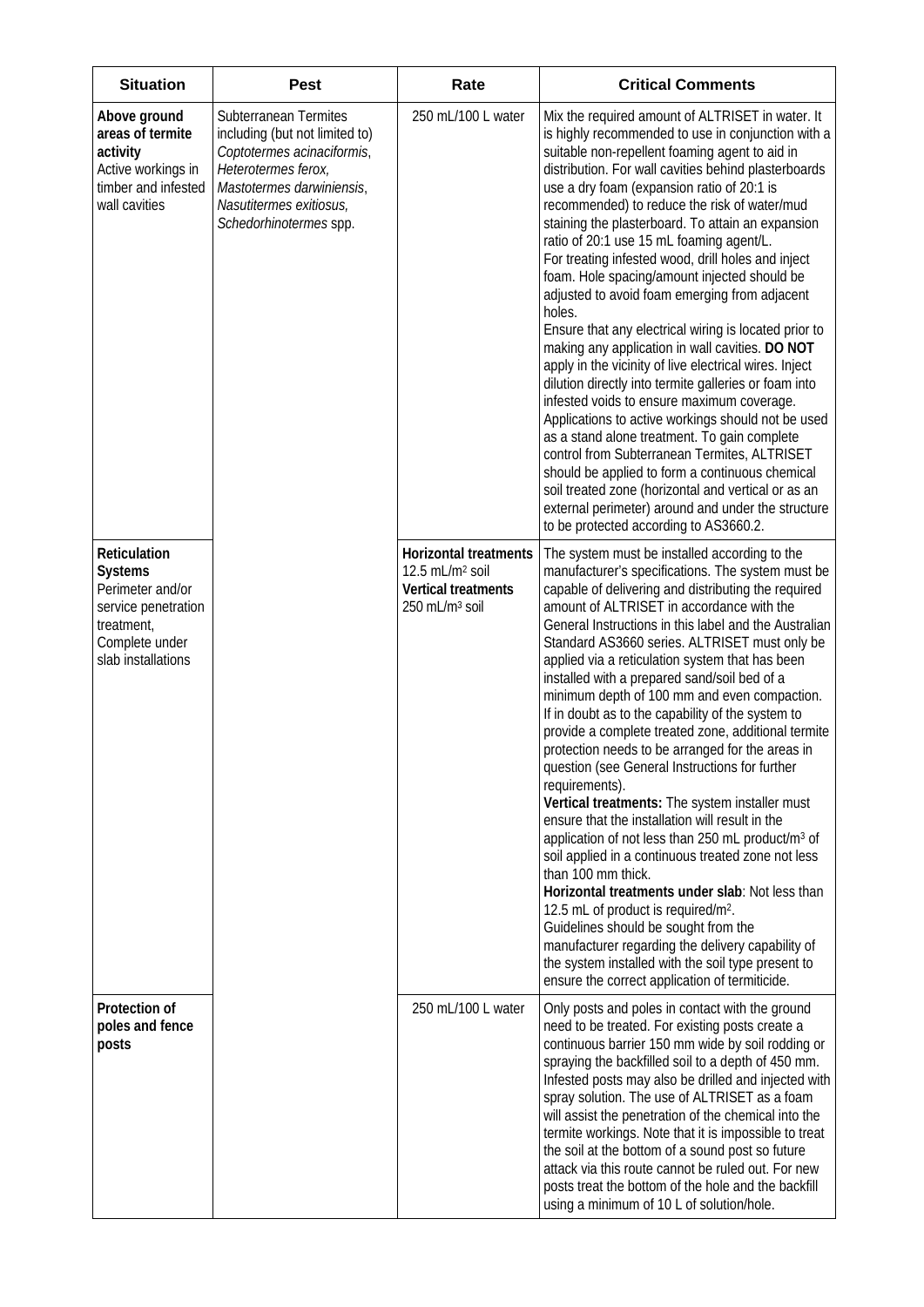| <b>Situation</b>            | <b>Pest</b>                                                                                                                                                                                    | Rate               | <b>Critical Comments</b>                                                                                                                                                                                                                                                                                                                                                                                                                                      |
|-----------------------------|------------------------------------------------------------------------------------------------------------------------------------------------------------------------------------------------|--------------------|---------------------------------------------------------------------------------------------------------------------------------------------------------------------------------------------------------------------------------------------------------------------------------------------------------------------------------------------------------------------------------------------------------------------------------------------------------------|
| Nests in poles<br>and trees | Subterranean Termites<br>including (but not limited to)<br>Coptotermes acinaciformis,<br>Heterotermes ferox,<br>Mastotermes darwiniensis,<br>Nasutitermes exitiosus,<br>Schedorhinotermes spp. | 250 mL/100 L water | Locate the nest by drilling holes into the pole or<br>tree. Make sure that the full size of the nest is<br>identified especially the highest point. The volume<br>applied will depend on the size of the nest (as a<br>guide use 10 to 20 L of ALTRISET dilution/nest).<br>The use of ALTRISET as a foam will assist the<br>penetration of the chemical into the nest (refer to<br>foaming product label). Drill holes should be<br>sealed after application. |

# **NOT TO BE USED FOR ANY PURPOSE, OR IN ANY MANNER, CONTRARY TO THIS LABEL UNLESS AUTHORISED UNDER APPROPRIATE LEGISLATION**

# **GENERAL INSTRUCTIONS**

ALTRISET is an anthranilic diamide insecticide in the form of a water based suspension concentrate. Delayed mortality effects may be observed, meaning termites may live and continue to be active several weeks after contacting the treated zone. This delayed mortality effect allows for effective horizontal transfer of the active ingredient to nest mates which causes additional termite mortality to untreated colony members.

The use of ALTRISET should form part of a property termite management program. The key aspects of such a program are outlined below.

- Eliminate/reduce the conditions conducive to termite attack
	- Reduce water/moisture around and under properties by improving drainage and repairing leaks
	- Improve ventilation in sub-floor areas
	- Ensure sub-floor area is free from waste timber
	- Where possible, ensure soil level is kept below the exposed edge of any concrete slab
	- Avoid the use of wood mulch and plants in the immediate perimeter surrounding the property
- Treat to ensure a complete chemical treated zone under and around the property in accordance with AS 3660 series.
- Property owner/management needs to be aware of the need to avoid disturbing soil in the treated zone. If it is disturbed the treated zone must be restored to ensure continued protection.
- Efforts should be made to ensure any nests in the property vicinity should be located and eliminated.
- Any treatments of active termite activity should be assessed post-application to ensure success.
- Regular inspections should be made in accordance with AS 3600 series, at least annually.

Any chemical treatment should be carried out by a licensed pest control operator.

When treating structures for control/protection against termite infestations, to maximise the effectiveness of ALTRISET, apply the product in a manner as to provide a continuous zone. Every attempt to maintain the continuous treated area must be made.

## **Australian Standards**

Licensed Pest Control Operators installing a chemical soil treated zone under and around an existing building should be familiar with the Australian Standard 3660 series, which provides information relating to installation of chemical soil termite treatment zones.

# **Mixing**

Application equipment must be clean and free of visible pesticide deposits before mixing ALTRISET. Mix ALTRISET in the following manner

- 1. Use clean, well maintained application equipment
- 2. Fill sprayer tank 1/4 to 1/2 full with water
- 3. Start pump to begin bypass agitation and place end of treating tool in tank to allow circulation through hose
- 4. Shake the container of ALTRISET well before pouring into tank
- 5. Add required amount of ALTRISET
- 6. Add the remaining amount of water
- 7. Let pump run and allow recirculation through the hose for at least 2 minutes

**Note:** The spray tank mixture should not be stored in the tank overnight. If this cannot be avoided re-agitate the solution before using.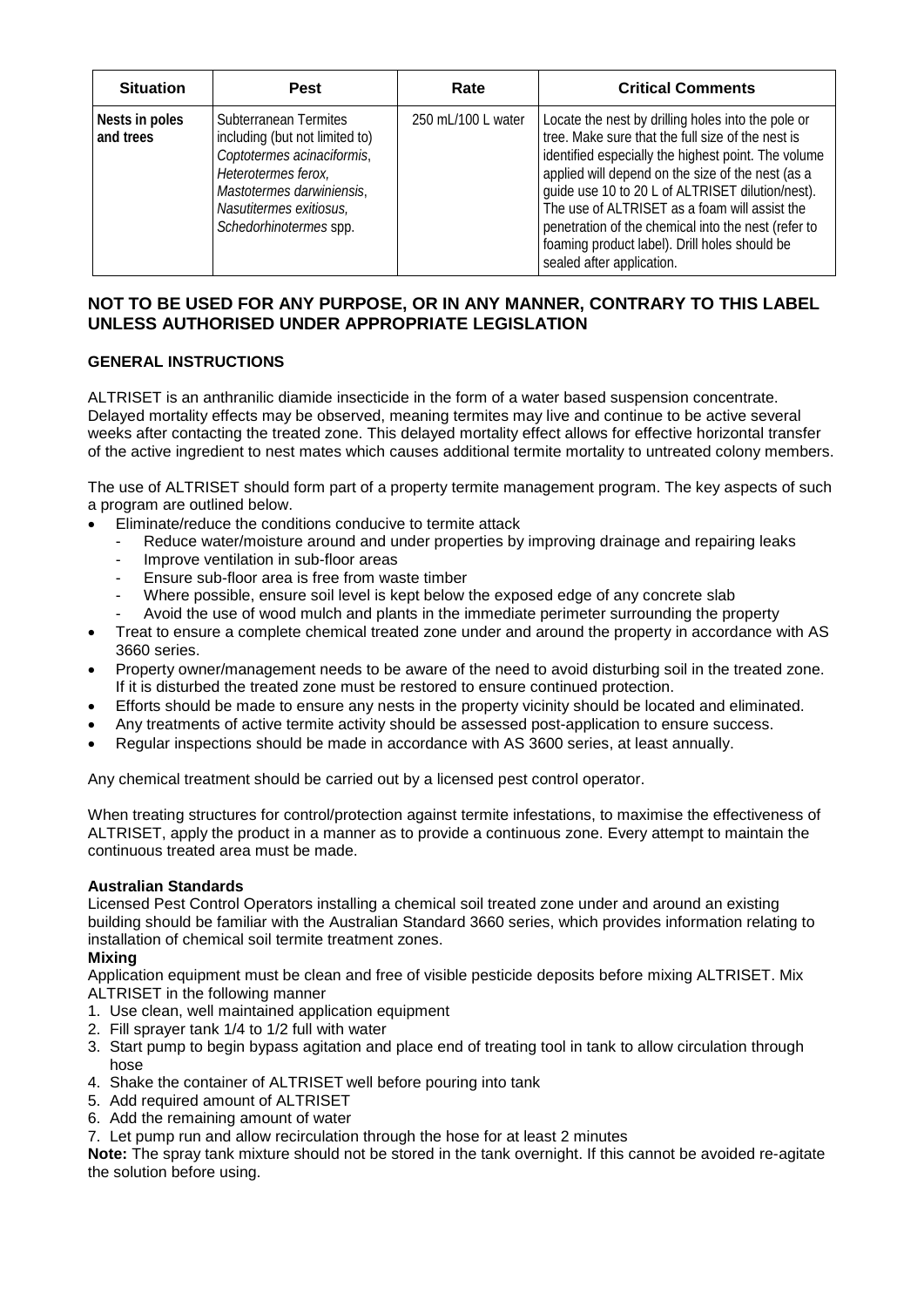## **Soil Preparation**

Some soils will be difficult to wet, eg heavy clay soils, and there will be a greater chance of runoff of liquid from the surface. In these situations it will be necessary to loosen the soil to allow spray solution to percolate to form the treated zone, the soil should be scarified to a depth between 50 to 80 mm. In situations with very heavy soils the complete removal and replacement of the soil with a sandy loam type is recommended in order to form the treated zone. The replacement soil can be treated with ALTRISET before placing into the trench via the use of appropriate soil mixing vessels. If soil replacement is not possible then the water volume should be reduced to ensure that runoff is minimised. A reduction in the water volume used should not be associated with a reduction in the mix rate of ALTRISET, the same amount of active ingredient should be applied per given area or volume of soil, an increase in the concentration of ALTRISET will therefore be required. The tables below indicate mix rates if application volumes need to be reduced. It is not recommended that water volumes below 3 L/m² are used.

## **Horizontal Treated Zones**

| <b>Water Rate</b> | <b>Dilution Rate</b> |
|-------------------|----------------------|
| $5 \text{ L/m}^2$ | 250 mL/100 L water   |
| 4 $L/m^2$         | 250 mL/80 L water    |
| $3 \text{ L/m}^2$ | 250 mL/60 L water    |

## **Vertical Treated Zones**

| <b>Water Rate</b>    | <b>Dilution Rate</b> |
|----------------------|----------------------|
| 100 L/m <sup>3</sup> | 250 mL/100 L water   |
| 90 L/m <sup>3</sup>  | 250 mL/90 L water    |
| 80 L/m <sup>3</sup>  | 250 mL/80 L water    |
| $70 \text{ L/m}^3$   | 250 mL/70 L water    |

If the treated zone is being applied to a building on a slope, a furrow should also be formed of a similar depth along the contour of the slope to prevent runoff of ALTRISET. In situations where the surface is very dry or with sandy or porous soils, the area will require moistening prior to application of chemical to prevent loss of chemical through piping or excessive percolation. Difficult to wet soils may create situations where the use of non-ionic wetting agents may be useful. The use of rodding equipment in heavy clay soil can result in an uneven distribution of chemical, in such situations the preferred method of installing a treated zone is to trench and backfill.

## **Horizontal Treated Zones**

Horizontal treated zones are to be applied to deter termites from gaining concealed vertical access to the building substructure. Horizontal treated zones should cover all areas of soil beneath suspended floors where there is inadequate access or where there is less than 400 mm clearance. The treated zone should also be continuous beneath a concrete slab-on-ground or on fill. The treated zone should surround any connection between the building and the soil and completely abutt any internal vertical treated zone around any substructure. Otherwise install perimeter treated zones around each individual pier, stump, penetration point and substructure wall. Horizontal treated zones must be a minimum depth of 80 mm. It may be necessary to loosen the soil to allow spray solution to percolate to form the treated zone. The soil should be scarified to a depth between 50 to 80 mm. Apply 5 L of prepared spray/ $m^2$  of soil.

## *Injecting Under Concrete (along walls, cracks in slabs, expansion joints and around service penetrations)*

When the termiticide needs to be injected through a concrete slab to create a horizontal treated zone, suitable equipment should be used to inject termiticide through pre-drilled holes. Use a drill hole spacing between 150 and 300 mm centre to centre and no further than 150 mm distance from walls, cracks in slabs, expansion joints and around service penetrations. As uneven distribution of termiticide is likely when applying by this method, the application volume should be increased by up to 10 L of spray solution/ $m^2$ .

Use a slab injector fitted with a multi-directional tip. When applying through such structures, the rod should be held vertically at 90° to the slab and rotated during application. Ensure a strong seal with the top of the drill hole to minimise leakage and that drill holes are plugged after treatment. The following table shows the recommended volume of spray solution required per hole at various drill hole spacings for full horizontal treated zone application.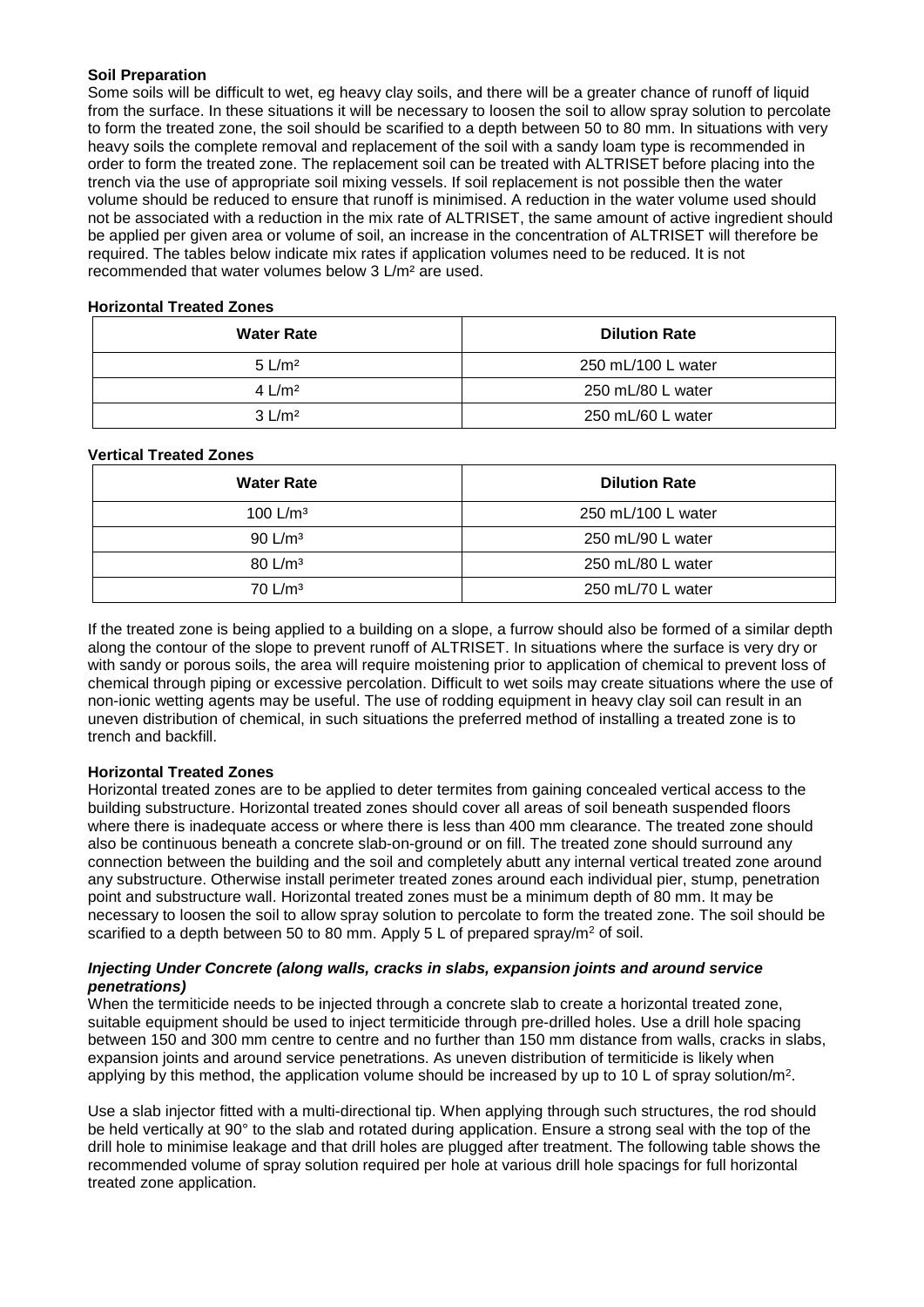| <b>Soil Type</b> | <b>Hole Spacing</b> | Holes/m <sup>2</sup> | Volume/Hole<br>to Achieve 10 L/m <sup>2</sup>         |
|------------------|---------------------|----------------------|-------------------------------------------------------|
| Heavy clay       | 150 mm              | 44                   | 0.225 L (225 mL)<br>44 x $0.225$ = approximately 10 L |
| Clay Ioams       | 200 mm              | 25                   | 0.4 L (400 mL)<br>$25 \times 0.4 = 10$ L              |
| Loams            | 250 mm              | 16                   | 0.625 L (625 mL)<br>$16 \times 0.625 = 10$ L          |
| Sands            | 300 mm              | 11                   | 0.9 L (900 mL)<br>11 x $0.9$ = approximately 10 L     |

If soil subsidence has occurred beneath the concrete, the use of a foam carrier may assist in treating critical areas.

## *Foam Applications*

Construction practices, soil subsidence under concrete slabs and other factors may create situations where a continuous horizontal treated zone cannot be achieved using conventional liquid treatments alone. In such situations conventional liquid application methods can be supplemented through the use of foam generating equipment. The table below provides a guide for foaming ratios and application rates/ $m<sup>2</sup>$ . For applications under slab the higher volume applications, equivalent to 10 L of liquid/m<sup>2</sup> should be used.

| <b>ALTRISET</b><br>Add recommended<br>quantity of foaming agent | Water           | <b>Foam Expansion Ratio</b> | <b>Volume of Finished</b><br>Foam Required/m <sup>2</sup> |
|-----------------------------------------------------------------|-----------------|-----------------------------|-----------------------------------------------------------|
| $12.5$ mL                                                       | 5 L             | 5:1                         | 25 L                                                      |
|                                                                 | 10L             |                             | 50L                                                       |
|                                                                 | 5L              | 10:1                        | 50 L                                                      |
|                                                                 | 10 <sub>L</sub> |                             | 100L                                                      |
|                                                                 | 5L              | 25:1                        | 125 L                                                     |
|                                                                 | 10 <sub>L</sub> |                             | 250L                                                      |

If sufficient foam volumes cannot be applied to achieve the recommended rate of ALTRISET required, apply additional prepared liquid solution to ensure the correct amount of active ingredient is present/ $m<sup>2</sup>$  of area treated.

#### **Vertical Treated Zones**

Vertical treated zones are designed to deter termites from gaining concealed horizontal access to a building or structure. Apply at least 100 L of prepared spray/ $m<sup>3</sup>$  of soil. Vertical treated zones should be a minimum of 150 mm wide and applied to a depth 50 mm below the top of the footing. The vertical treated zone should adjoin horizontal barriers. The most effective method of creating an even and continuous treated zone is by trenching and treating the soil as it is backfilled. Soil injection equipment (rodding) must only be used where trenching and treating the backfill is not possible or practical.

## *Trenching*

Excavating a trench, treating the exposed trench, backfilling and treating the backfill is the preferred method of installing a vertical treated zone. The trench needs to be a minimum of 150 mm wide and continue to at least 50 mm below the top of the footing. Assuming a 150 mm wide trench with a 300 mm distance to the top of the footing, this would equate to a 150 mm x 350 mm trench in which 5.25 L of prepared spray would be applied/lineal metre of trench. Any variation of dimensions needs to be recalculated on the basis of applying 100 L of prepared spray/m<sup>3</sup> of soil. If soil injection equipment needs to be used then the minimum distance between injection points should be 150 mm.

#### *Injecting under Concrete*

Drill along walls, cracks in slabs, expansion joints and service penetrations. When applying a vertical treated zone underneath a concrete obstruction, eg a path, a soil rod with a 3 or 4 way multidirectional tip should be used. The rod should be rotated during application (90° for a 4 - way tip and 120° for a 3 - way tip). The tip should be inserted down as close to the footing as possible to ensure a complete vertical treated zone. Ensure that chemical is applied during insertion and withdrawal of the rod. As uneven distribution of